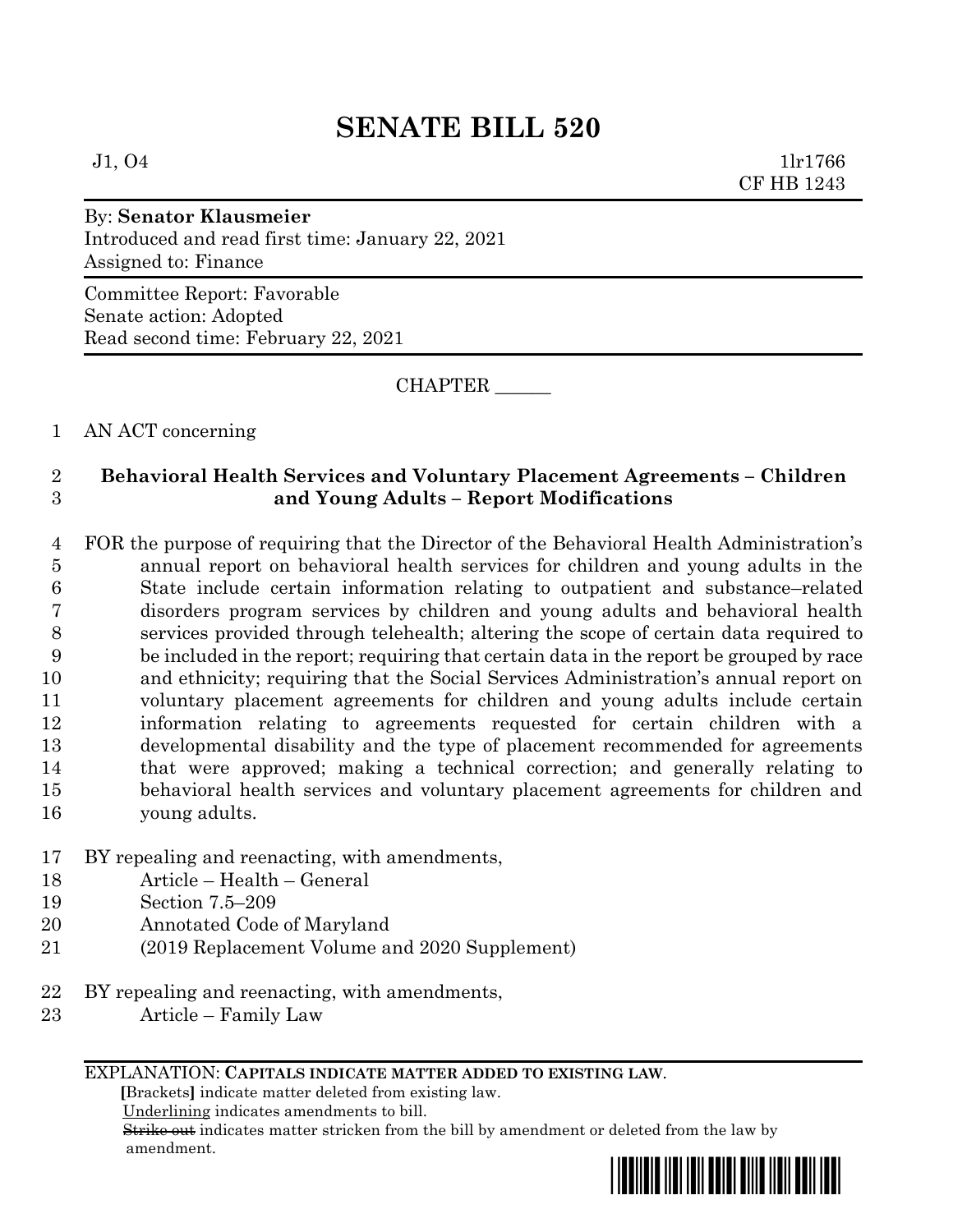|  | <b>SENATE BILL 520</b> |
|--|------------------------|

| $\mathbf{1}$<br>$\sqrt{2}$<br>3 | Section 5-505.1<br>Annotated Code of Maryland<br>(2019 Replacement Volume and 2020 Supplement)                                                                                                                                                                                |
|---------------------------------|-------------------------------------------------------------------------------------------------------------------------------------------------------------------------------------------------------------------------------------------------------------------------------|
| $\overline{4}$<br>5             | SECTION 1. BE IT ENACTED BY THE GENERAL ASSEMBLY OF MARYLAND,<br>That the Laws of Maryland read as follows:                                                                                                                                                                   |
| $6\phantom{.}6$                 | Article - Health - General                                                                                                                                                                                                                                                    |
| 7                               | $7.5 - 209.$                                                                                                                                                                                                                                                                  |
| 8<br>9                          | In consultation with interested stakeholders, the Director shall prepare an<br>(a)<br>annual report on behavioral health services for children and young adults in the State.                                                                                                 |
| 10                              | (b)<br>The report shall include:                                                                                                                                                                                                                                              |
| 11<br>12                        | The number and the percentage of children and young adults who,<br>(1)<br>during the reported year:                                                                                                                                                                           |
| 13                              | Were eligible for public behavioral health services; [and]<br>(i)                                                                                                                                                                                                             |
| 14                              | Used a public behavioral health service, including:<br>(ii)                                                                                                                                                                                                                   |
| 15                              | 1.<br>AN OUTPATIENT SERVICE;                                                                                                                                                                                                                                                  |
| 16                              | [1.] 2. An inpatient service;                                                                                                                                                                                                                                                 |
| 17                              | [2.] <b>3.</b> An emergency room service;                                                                                                                                                                                                                                     |
| 18                              | [3.] 4. A residential treatment center service; [and]                                                                                                                                                                                                                         |
| 19<br>20<br>21<br>22            | [4.] <b>5.</b> An intensive public behavioral health service, including<br>targeted or mental health case management services, respite care services, services<br>provided under § 1915(i) of the Social Security Act, and psychiatric rehabilitation services;<br><b>AND</b> |
| 23<br>24                        | 6.<br><b>SUBSTANCE-RELATED</b><br><b>DISORDERS</b><br><b>PROGRAM</b><br>A<br><b>SERVICE; AND</b>                                                                                                                                                                              |
| 25<br>26                        | USED A PUBLIC BEHAVIORAL HEALTH SERVICE PROVIDED<br>(III)<br>THROUGH TELEHEALTH;                                                                                                                                                                                              |
| 27<br>28                        | The total expenditure and expenditure per child and young adult using<br>(2)<br>a public behavioral health service, including:                                                                                                                                                |
| 29                              | (I)<br>AN OUTPATIENT SERVICE;                                                                                                                                                                                                                                                 |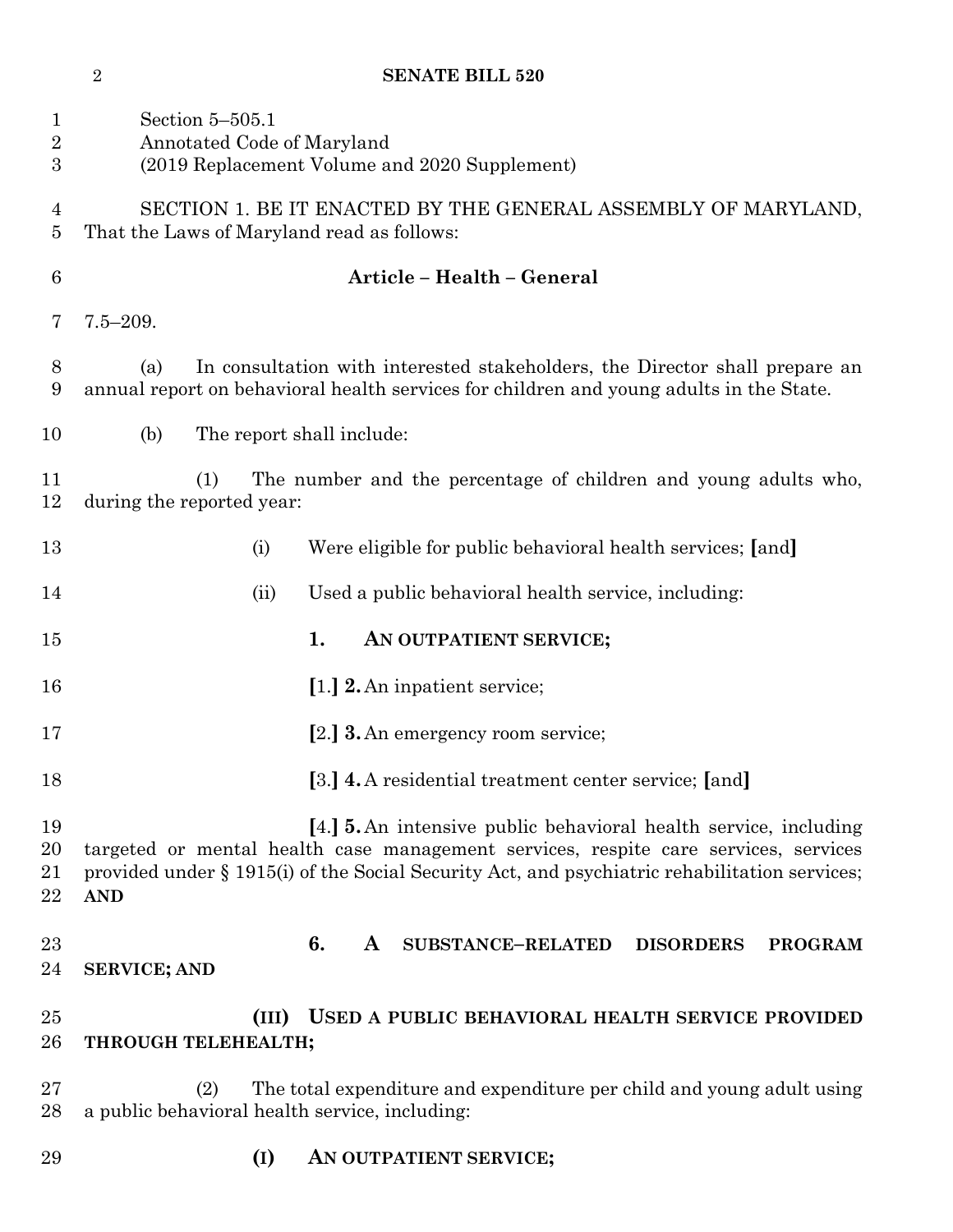### **SENATE BILL 520** 3

| $\mathbf 1$    |                                              | $(i)$ $(II)$                   | An inpatient service;                                                                                                                                 |
|----------------|----------------------------------------------|--------------------------------|-------------------------------------------------------------------------------------------------------------------------------------------------------|
| $\overline{2}$ |                                              | $(iii)$ (III)                  | An emergency room service;                                                                                                                            |
| 3              |                                              | $(iii)$ $(V)$                  | A residential treatment center service; [and]                                                                                                         |
| 4              |                                              | $\left[\text{(iv)}\right]$ (V) | An intensive community service[.]; AND                                                                                                                |
| $\overline{5}$ |                                              | (VI)                           | A SUBSTANCE-RELATED DISORDERS PROGRAM SERVICE;                                                                                                        |
| 6<br>7         | (3)<br>provided to the child or young adult; |                                | The total cost per child or young adult for all behavioral health services                                                                            |
| $8\,$          | (4)                                          |                                | The total expenditure and expenditure per child and young adult for:                                                                                  |
| 9              |                                              | (i)                            | Targeted case management services;                                                                                                                    |
| 10             |                                              | (ii)                           | Respite care services;                                                                                                                                |
| 11<br>12       | Security Act; and                            | (iii)                          | Services provided through a plan under $\S$ 1915(i) of the Social                                                                                     |
| 13             |                                              | (iv)                           | Psychiatric rehabilitation services;                                                                                                                  |
| 14             | (5)                                          |                                | The [average] MEDIAN length of time children and young adults spent:                                                                                  |
| 15<br>16       | hospitalization; and                         | (i)                            | In the hospital emergency room pending psychiatric inpatient                                                                                          |
| 17<br>19       | placement;                                   | (ii)                           | Waiting for placement in a residential treatment center from the<br>18 date of the referral, AS DETERMINED BY THE REFERRAL SOURCE, to the date of the |
| 20<br>21       | (6)<br>30-day admission] WITHIN 30 DAYS at:  |                                | The number of children and young adults who were readmitted for a                                                                                     |
| 22             |                                              | (i)                            | The same hospital;                                                                                                                                    |
| 23             |                                              | (ii)                           | The same residential treatment center; or                                                                                                             |
| 24             |                                              | (iii)                          | Any other hospital or residential treatment center;                                                                                                   |
| 25             | (7)                                          |                                | The [average] MEDIAN length of stay for children and young adults at:                                                                                 |
| 26             |                                              | (i)                            | A residential treatment center; [and]                                                                                                                 |
|                |                                              |                                |                                                                                                                                                       |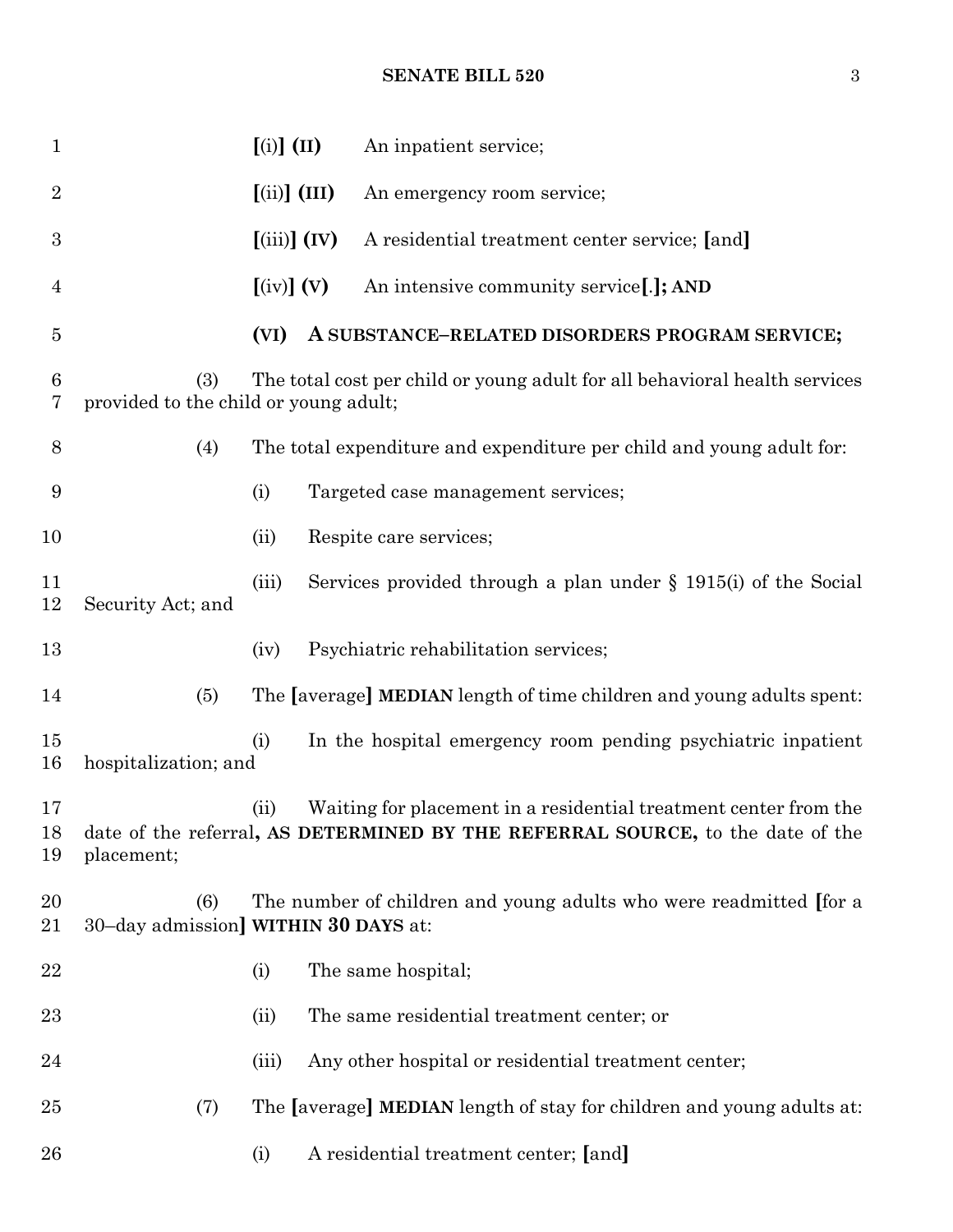|                                    | $\overline{4}$             | <b>SENATE BILL 520</b>                                                                                                                   |
|------------------------------------|----------------------------|------------------------------------------------------------------------------------------------------------------------------------------|
| 1                                  |                            | A psychiatric unit at a hospital; and<br>(ii)                                                                                            |
| $\overline{2}$<br>$\boldsymbol{3}$ | PROGRAM; AND               | (III)<br>$\mathbf{A}$<br><b>RESIDENTIAL</b><br><b>SUBSTANCE-RELATED</b><br><b>DISORDERS</b>                                              |
| 4                                  | (8)                        | For residential treatment centers:                                                                                                       |
| 5<br>$6\phantom{.}6$               |                            | (I)<br>THE TOTAL NUMBER OF CHILDREN AND YOUNG ADULTS<br>ADMITTED DURING THE REPORT YEAR; AND                                             |
| 7<br>$8\,$                         | discharged[; and           | $\left[ \text{(i)} \right] \text{(II)}$<br>The total number of children and young<br>adults                                              |
| 9<br>10                            |                            | The number of residents at the end of the year who are children<br>(ii)<br>or young adults DURING THE REPORT YEAR.                       |
| 11<br>12                           | $\left( \mathrm{c}\right)$ | The report shall group the information required under subsection (b) of this<br>section by jurisdiction and by the following age groups: |
| 13                                 | (1)                        | Birth through 6 years old;                                                                                                               |
| 14                                 | (2)                        | 7 through 12 years old;                                                                                                                  |
| 15                                 | (3)                        | 13 through 17 years old;                                                                                                                 |
| 16                                 | (4)                        | 18 through 21 years old; and                                                                                                             |
| 17                                 | (5)                        | 22 through 25 years old.                                                                                                                 |
| 18<br>19                           | (D)                        | THE REPORT SHALL GROUP THE INFORMATION REQUIRED UNDER<br>SUBSECTION (B) OF THIS SECTION BY THE FOLLOWING RACES AND ETHNIC GROUPS:        |
| 20                                 | (1)                        | HISPANIC OR LATINO OF ANY RACE; AND                                                                                                      |
| 21                                 | (2)                        | FOR INDIVIDUALS WHO ARE NON-HISPANIC OR NON-LATINO:                                                                                      |
| 22                                 |                            | AMERICAN INDIAN OR ALASKAN NATIVE;<br>(I)                                                                                                |
| 23                                 |                            | ASIAN;<br>(II)                                                                                                                           |
| 24                                 |                            | <b>BLACK OR AFRICAN AMERICAN;</b><br>(III)                                                                                               |
| 25                                 |                            | NATIVE HAWAIIAN OR OTHER PACIFIC ISLANDER;<br>(IV)                                                                                       |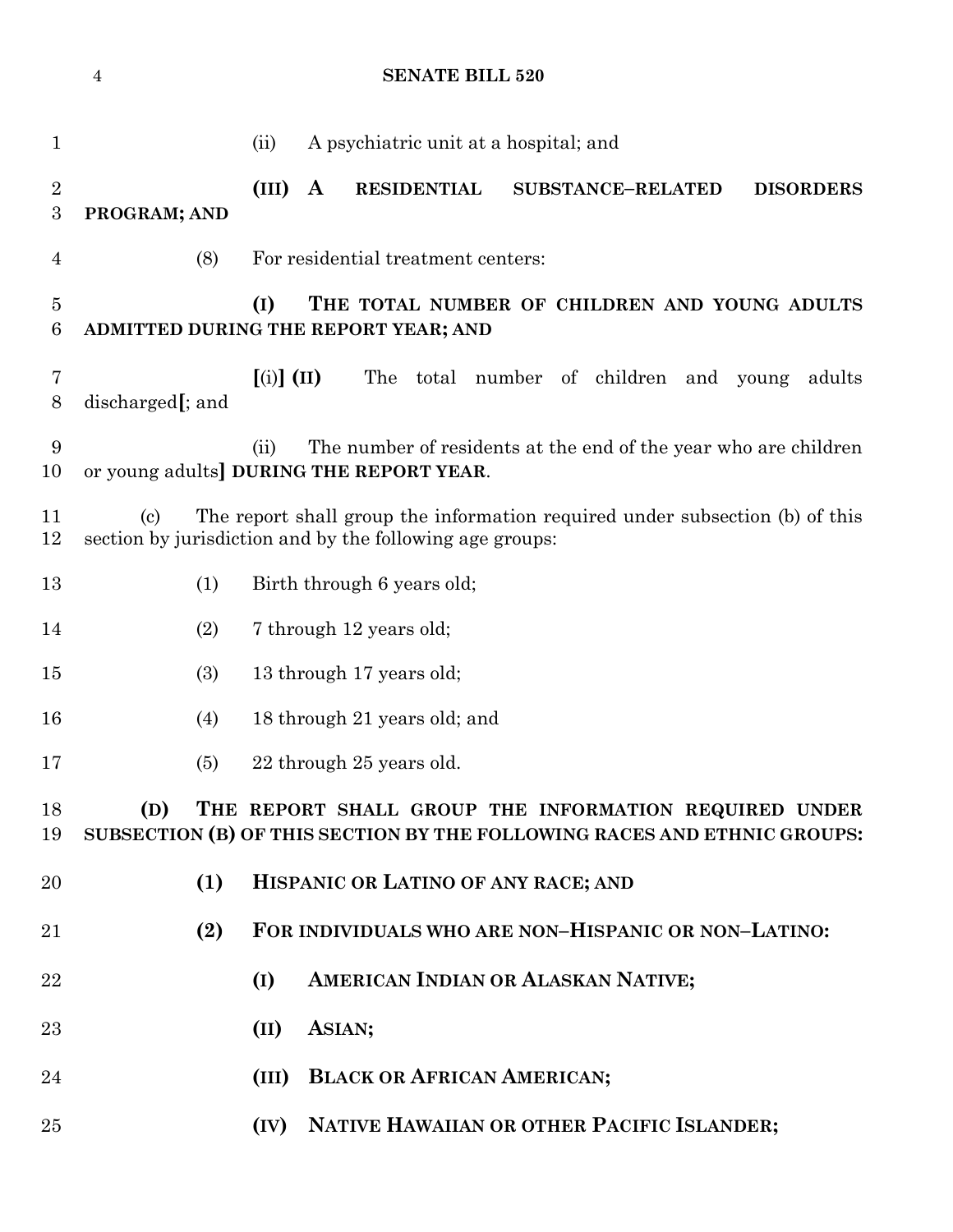### **SENATE BILL 520** 5

| $\mathbf{1}$                          |                           | (V)   | <b>WHITE; OR</b>                                                                                                                                                                                                       |
|---------------------------------------|---------------------------|-------|------------------------------------------------------------------------------------------------------------------------------------------------------------------------------------------------------------------------|
| $\overline{2}$                        |                           | (VI)  | TWO OR MORE RACES.                                                                                                                                                                                                     |
| 3<br>$\overline{4}$<br>$\overline{5}$ | $\lceil$ (d) $\rceil$ (E) |       | On or before December 1 each year, the Director shall submit the report<br>required under this section to the Governor and, in accordance with $\S 2-1257$ of the State<br>Government Article, the General Assembly.   |
| $6\phantom{.}6$                       |                           |       | <b>Article - Family Law</b>                                                                                                                                                                                            |
| 7                                     | $5 - 505.1$ .             |       |                                                                                                                                                                                                                        |
| 8<br>9<br>10                          | (a)<br>in the State.      |       | In consultation with interested stakeholders, the Administration shall<br>prepare an annual report on voluntary placement agreements for children and young adults                                                     |
| 11                                    | (b)                       |       | The report shall include:                                                                                                                                                                                              |
| 12                                    |                           | (1)   | the total number of voluntary placement agreements that were:                                                                                                                                                          |
| 13                                    |                           | (i)   | approved;                                                                                                                                                                                                              |
| 14                                    |                           | (ii)  | denied; [and]                                                                                                                                                                                                          |
| 15<br>16<br>17                        |                           | (iii) | requested for behavioral health reasons, including voluntary<br>placement agreements that were requested for children with a developmental disability<br>who are also diagnosed with a behavioral health disorder; AND |
| 18<br>19<br>20                        | DISORDER;                 | (IV)  | REQUESTED FOR CHILDREN WITH A DEVELOPMENTAL<br>DISABILITY WHO ARE NOT ALSO DIAGNOSED WITH A BEHAVIORAL HEALTH                                                                                                          |
| 21                                    |                           | (2)   | the reason for any denials; and                                                                                                                                                                                        |
| 22<br>23                              |                           | (3)   | for voluntary placement agreements that were approved, the type of<br>PLACEMENT RECOMMENDED AND THE TYPE OF initial placement, including:                                                                              |
| $\bf{24}$                             |                           | (i)   | residential treatment center;                                                                                                                                                                                          |
| 25                                    |                           | (ii)  | group home placement;                                                                                                                                                                                                  |
| 26                                    |                           | (iii) | therapeutic group home;                                                                                                                                                                                                |
| 27                                    |                           | (iv)  | diagnostic placement;                                                                                                                                                                                                  |
| 28                                    |                           | (v)   | therapeutic foster home; and                                                                                                                                                                                           |
|                                       |                           |       |                                                                                                                                                                                                                        |